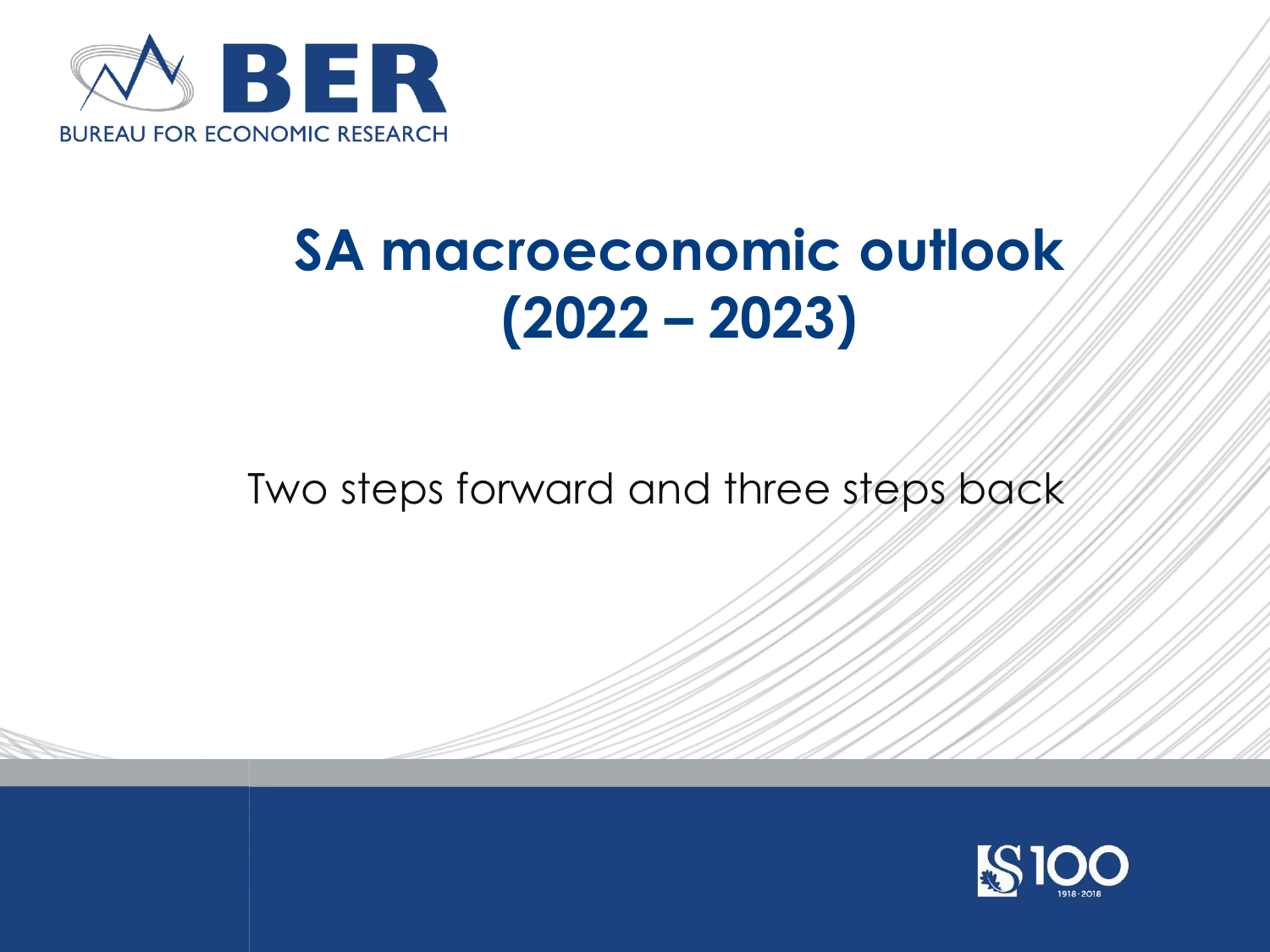#### **Lets kick off with the baseline**

| y-o-y real % change unless stated otherwise | 2020    | 2021   | 2022  | 2023   |
|---------------------------------------------|---------|--------|-------|--------|
| Consumer spending                           | $-6.5$  | 5.7    | 2.5   | 2.0    |
| Government consumption                      | 1.3     | 0.0    | 0.2   | $-1.6$ |
| Fixed investment                            | $-14.9$ | 2.0    | 3.7   | 4.6    |
| Private                                     | $-16.2$ | 3.1    | 5.0   | 5.1    |
| Public                                      | $-11.5$ | $-0.6$ | 0.4   | 3.1    |
| <b>Gross domestic expenditure</b>           | $-8.0$  | 4.8    | 2.8   | 1.7    |
| <b>Exports</b>                              | $-12.0$ | 9.9    | 2.8   | 3.4    |
| Imports                                     | $-17.4$ | 9.4    | 4.1   | 3.3    |
| <b>Real GDP</b>                             | $-6.4$  | 4.9    | 2.4   | 1.8    |
| <b>Nominal GDP</b>                          | $-1.5$  | 12.4   | 5.4   | 5.7    |
| Headline CPI                                | 3.3     | 4.6    | 5.7   | 4.6    |
| Dollar/rand (Q4 ave)                        | 14.69   | 15.41  | 15.52 | 15.90  |
| Repo rate (end of period)                   | 3.50    | 3.75   | 5.50  | 6.25   |
| Current account (% GDP)                     | 2.0     | 3.7    | 1.9   | 0.3    |

*Source: BER forecast*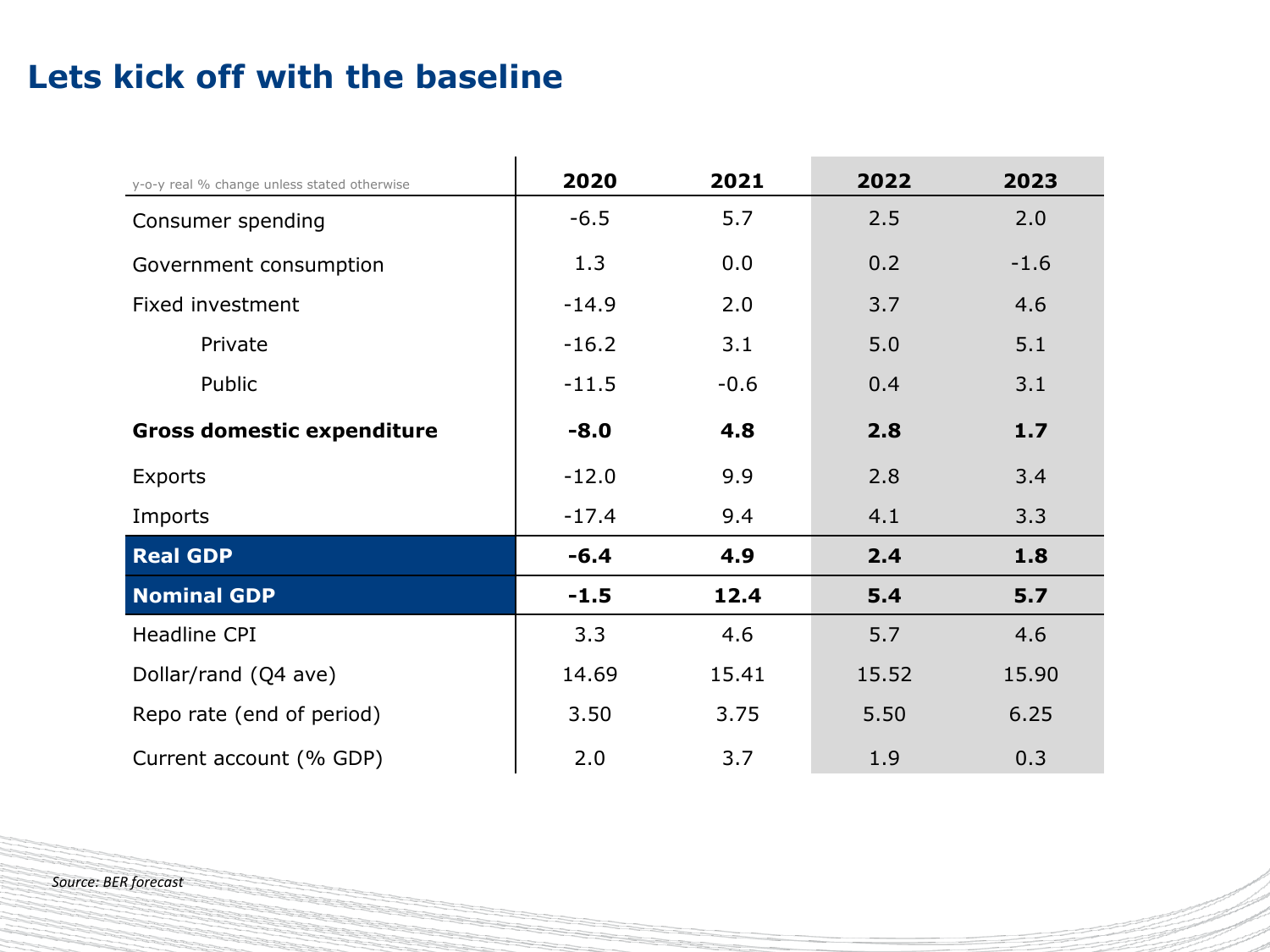# **Sentiment suggests relatively more upbeat corporate sector…**

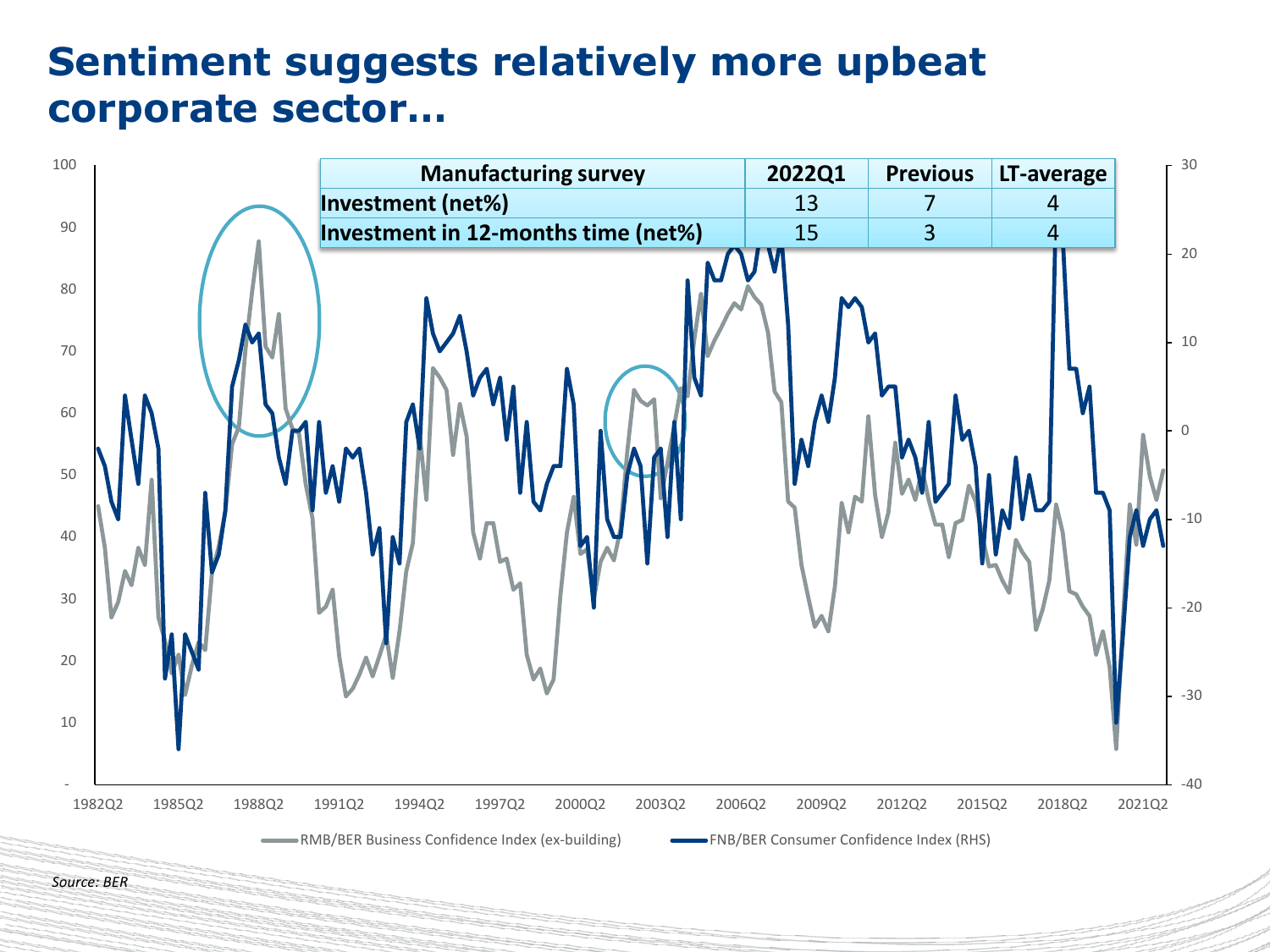# **Selected scenarios and headline macro implications**

#### **"Low road" narrative**

- − *Sanctions are broadened* mid-2022 to include additional embargoes on energy, oil and gas and the disconnection of Russia from much of the global financial and trade system
- − The resulting supply shock leads to global *stagflation* (in G7 countries, but spilling over to the rest of the world)
- − Tighter financial conditions which further exacerbates global slowdown

#### **"High road" narrative**

- − Improvement in railway operations with earlier rollout of green energy investment
- − Baseline commodity prices feed through into real export growth
- − Higher net exports prolong improves the current account surplus in 2022 and prolongs it to the end of 2023, and improve confidence and investment spending
- − **More reform momentum assumed in the medium-term**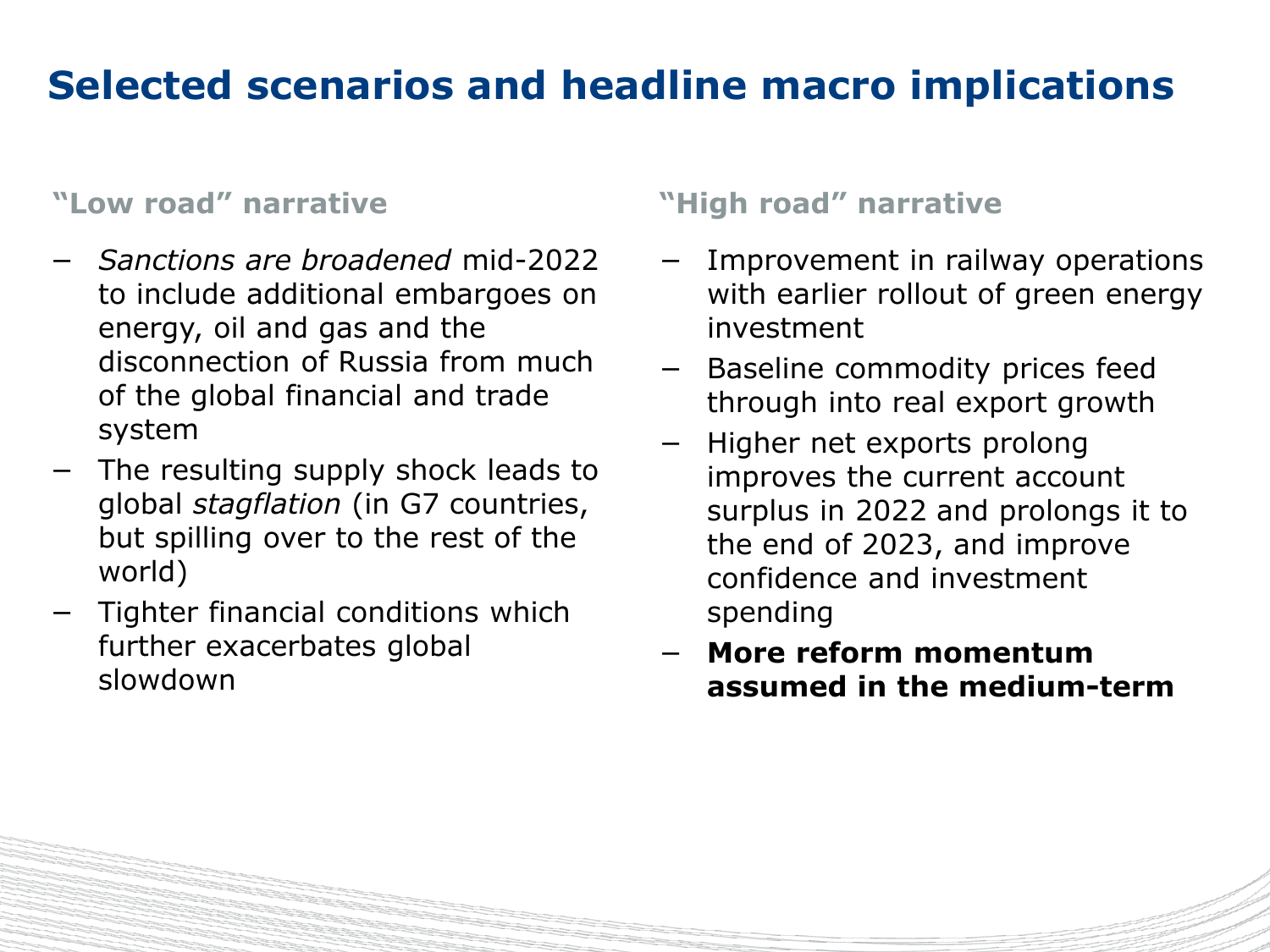### **Selected scenarios and headline macro implications**

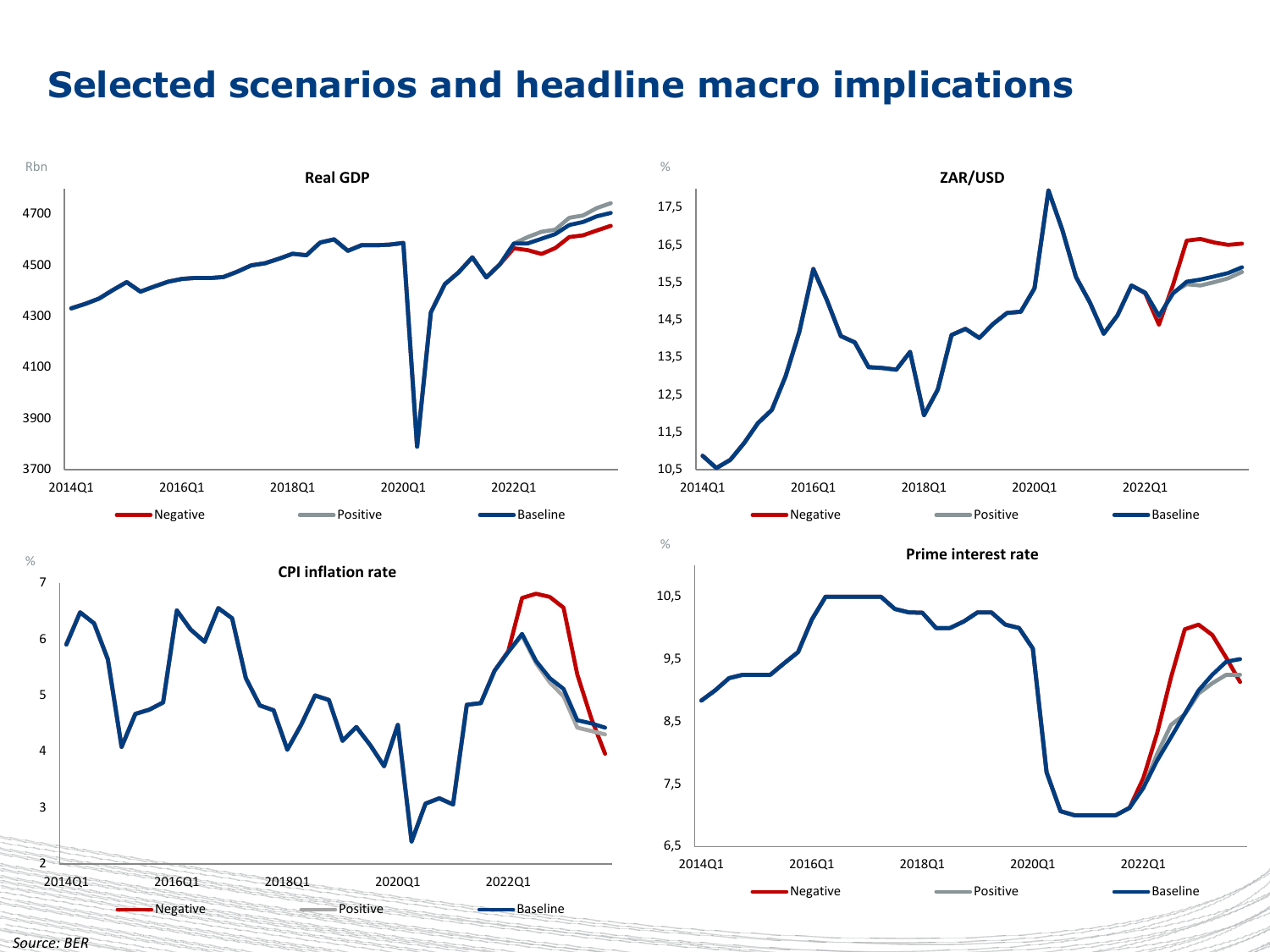# **Over a longer horizon focus on structural reform still key**

| #              | <b>ACTIONS</b>                                                                        | <b>STATUS</b> |
|----------------|---------------------------------------------------------------------------------------|---------------|
| $\mathbf{1}$   | Raise licensing threshold for embedded generation                                     |               |
| $\overline{2}$ | Implement emergency procurement of 2 000 MW                                           |               |
| 3              | Procure new generation capacity in terms of IRP 2019                                  |               |
| 4              | Enable municipalities to procure power from independent power producers               |               |
| 5              | <b>Restructuring of Eskom</b>                                                         |               |
| 6              | Improve Energy Availability Factor (EAF) to over 70%                                  |               |
| 7              | Address institutional inefficiencies in municipal electricity distribution            |               |
| 8              | Complete spectrum auction                                                             |               |
| 9              | Complete migration from analogue to digital signal                                    |               |
| 10             | Finalise Rapid Deployment Policy and Policy Direction                                 |               |
| 11             | Streamline process for wayleave approvals                                             |               |
| 12             | Improve water-use license application process                                         |               |
| 13             | Revive the Blue Drop, Green Drop and No Drop water quality monitoring system          |               |
| 14             | Establish an independent economic regulator for water                                 |               |
| 15             | Finalise the revised raw water pricing strategy                                       |               |
| 16             | Establish a National Water Resource Infrastructure Agency                             |               |
| 17             | Address institutional inefficiencies in municipal water distribution                  |               |
| 18             | Corporatise the Transnet National Ports Authority (TNPA)                              |               |
| 19             | Improve efficiency of ports                                                           |               |
| 20             | Establish Transport Economic Regulator through Economic Regulation of Transport Bill  |               |
| 21             | Finalise the White Paper on National Rail Policy                                      |               |
| 22             | Implement third-party access to freight rail network                                  |               |
| 23             | <b>Publish revised Critical Skills List</b>                                           |               |
| 24             | Review Policy Framework and processes for work visas                                  |               |
| 25             | Expand visa waivers and explore visa recognition system                               |               |
| 26             | Implement e-Visa system in fourteen countries, including China, India, Kenya, Nigeria |               |

| <b>RAG STATUS</b>       |                                                 |                                                       |                                    |
|-------------------------|-------------------------------------------------|-------------------------------------------------------|------------------------------------|
| <b>REFORM COMPLETED</b> | CRITICAL CHALLENGES IN<br><b>IMPLEMENTATION</b> | SOME CHALLENGES OR DELAYS IN<br><b>IMPLEMENTATION</b> | <b>REFORM ON TRACK OR UNDERWAY</b> |